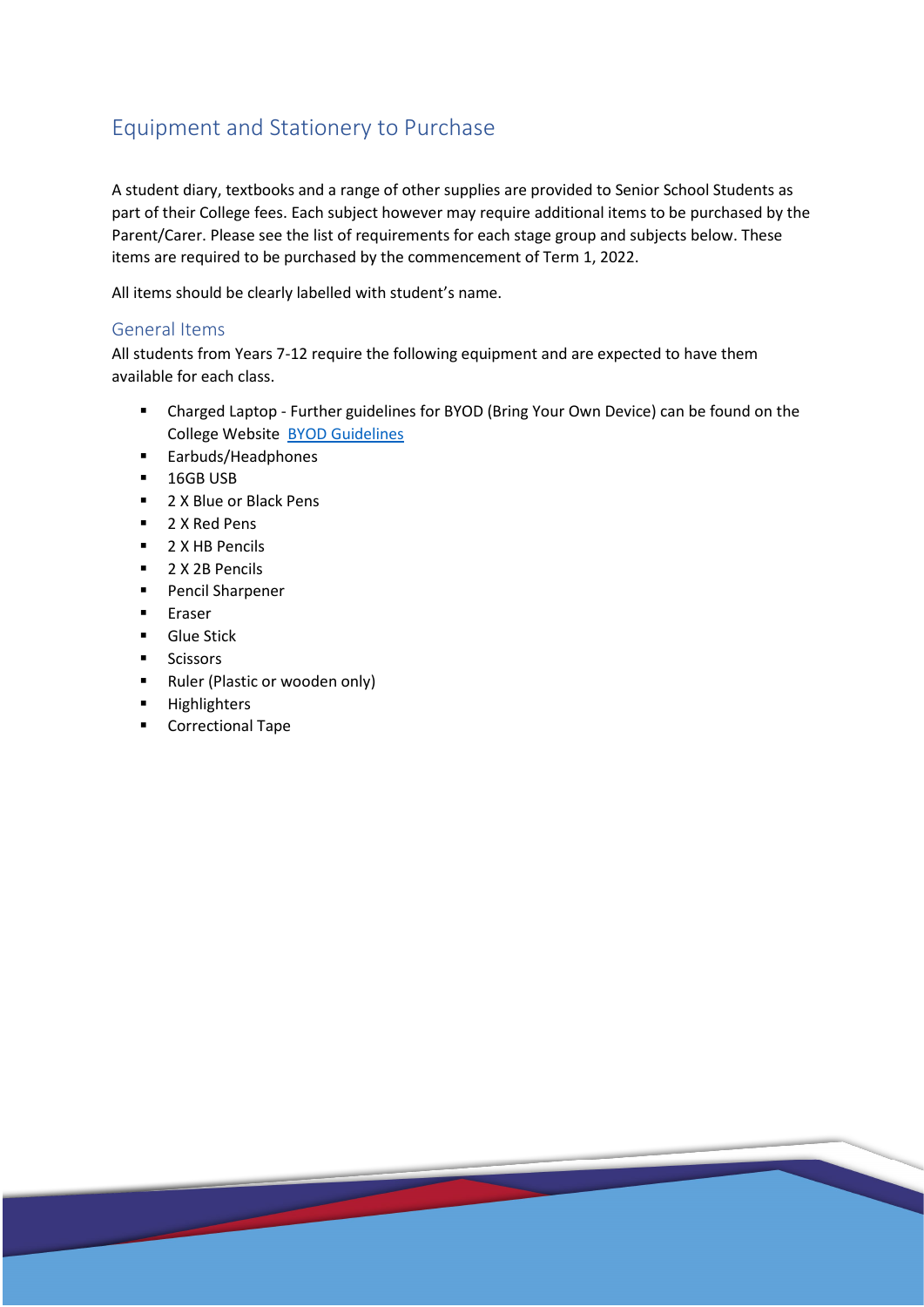## Stationery required for Stage 4 - Years 7 & 8

General Items listed above plus the following:

| <b>Mandatory Subjects</b>   |                | QTY Items                                           | Check |
|-----------------------------|----------------|-----------------------------------------------------|-------|
| <b>Christian Studies</b>    | $\mathbf{1}$   | A4 Exercise Book 8mm Ruled Red Margin -128 pages    |       |
| English                     | 4              | A4 Exercise Book 8mm Ruled Red Margin - 128 pages   |       |
|                             | $\mathbf{1}$   | A4 Refillable Display Book                          |       |
| HSIE (Geography & History)  | $\overline{2}$ | A4 Exercise Book 8mm Ruled Red Margin -128 pages    |       |
| LOTE (Japanese Year 8 only) | $\mathbf{1}$   | A4 Exercise Book 8mm Ruled Red Margin -128 pages    |       |
|                             | $\mathbf{1}$   | A4 Refillable Display Book                          |       |
| Mathematics                 | $\overline{2}$ | A4 Binder Book 5mm Grid 56GSM - 128 pages           |       |
|                             | $\mathbf{1}$   | A4 Refillable Display Book                          |       |
|                             | $\mathbf{1}$   | CASIO FX-82 AU PLUS II or FX100AU Scientific        |       |
|                             |                | Calculator                                          |       |
|                             | $\mathbf{1}$   | Geometry set (Year 7 only)                          |       |
| <b>Music</b>                | $\mathbf{1}$   | A4 Refillable Display Book                          |       |
|                             | $\mathbf{1}$   | A4 Music Book (Contains ruled lines and manuscript) |       |
| <b>PDHPE</b>                | $\mathbf{1}$   | A4 Exercise Book 8mm Ruled Red Margin - 128pages    |       |
| Science                     | 2              | A4 Exercise Book 8mm Ruled Red Margin -128 pages    |       |
|                             | $\mathfrak{D}$ | A4 Refillable Display Book                          |       |
| <b>TAS</b>                  | $\mathbf{1}$   | A4 Visual Art Diary Spiral 110GSM - 120 pages       |       |
|                             | $\mathbf{1}$   | A4 Refillable Display Book 20 Pocket                |       |
|                             | $\mathbf{1}$   | Black Apron* (Year 7 only)                          |       |
|                             | $\mathbf{1}$   | Blue Apron* (Year 7 only)                           |       |
|                             | $\mathbf{1}$   | Oven Mitt, Tea Towel, 1L plastic container          |       |
|                             |                | (Year 7 only)                                       |       |
|                             | $\mathbf{1}$   | 0.5mm Mechanical Pencil with refills                |       |
| <b>Visual Arts</b>          | $\mathbf{1}$   | A4 Visual Art Diary Spiral 110GSM - 120 pages       |       |

\*Aprons can be purchased for \$15 at Parent Reception

<u> a shekara t</u>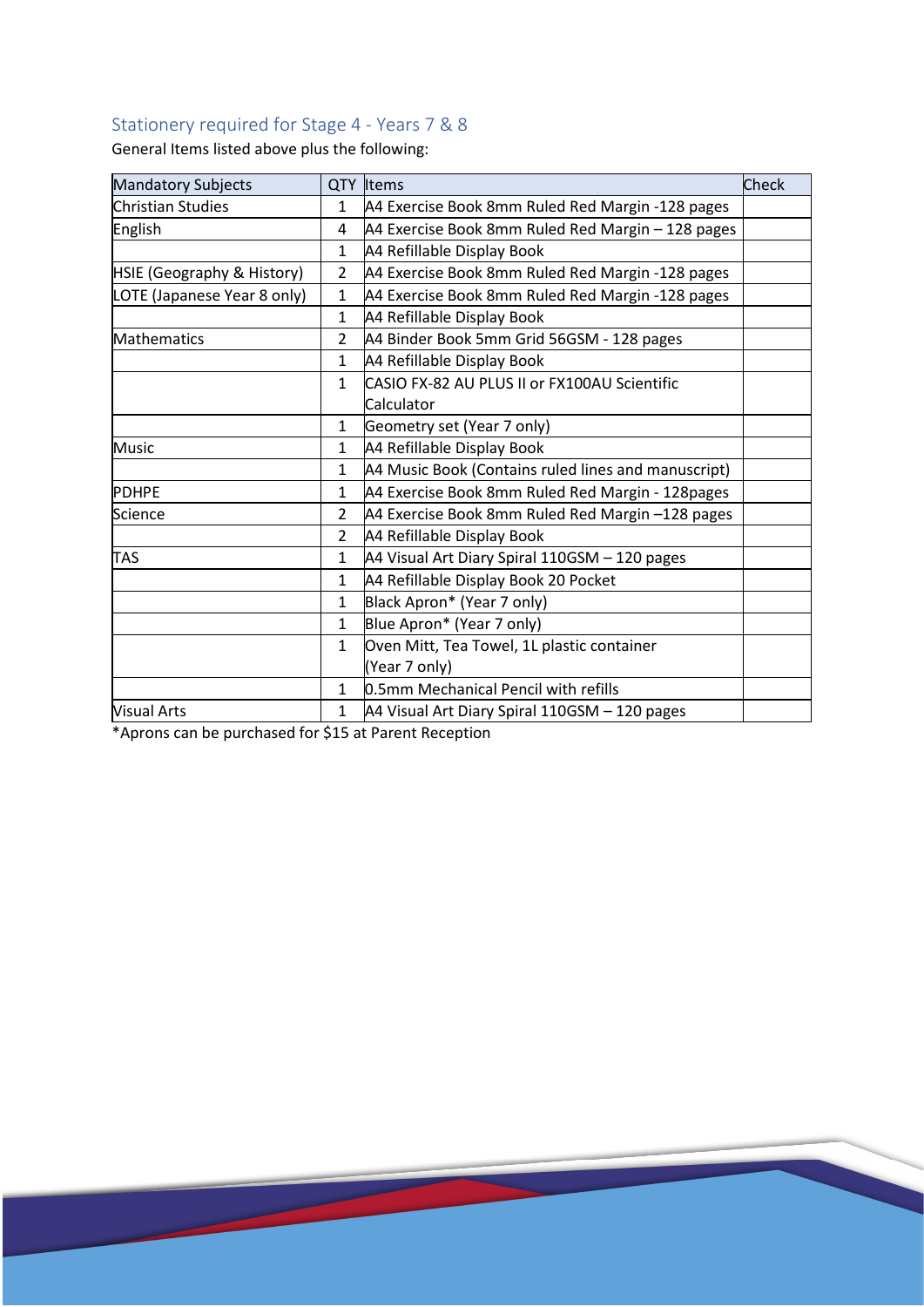## Stationery required for Stage 5 - Years 9 & 10

General Items plus the following:

| <b>Mandatory Subjects</b>  | <b>QTY</b> | Items                                                   | Check |
|----------------------------|------------|---------------------------------------------------------|-------|
| <b>Christian Studies</b>   |            | A4 Exercise Book 8mm Ruled Red Margin -128 pages        |       |
| English                    | 4          | A4 Exercise Book 8mm Ruled Red Margin - 196pages        |       |
|                            |            | A4 Refillable Display Book                              |       |
| HSIE (Geography & History) | 2          | A4 Exercise Book 8mm Ruled Red Margin -128 pages        |       |
| Mathematics                | 2          | A4 Binder Book 5mm Grid 56GSM - 128 pages               |       |
|                            |            | A4 Refillable Display Book                              |       |
|                            |            | CASIO FX-82 AU PLUS II or FX100AU Scientific Calculator |       |
| <b>PDHPE</b>               |            | A4 Exercise Book 8mm Ruled Red Margin -128 pages        |       |
| Science                    | 2          | A4 Exercise Book 8mm Ruled Red Margin - 128 pages       |       |
|                            |            | A4 Refillable Display Book                              |       |

| <b>Elective Subjects</b>          |                | QTY Items                                           | Check |
|-----------------------------------|----------------|-----------------------------------------------------|-------|
| Child Studies                     | $\mathbf{1}$   | A4 Exercise Book 8mm Ruled Red Margin 128 pages     |       |
| Commerce                          | $\mathbf{1}$   | A4 Exercise Book 8mm Ruled - 128 pages              |       |
|                                   | $\mathbf{1}$   | A4 Exercise Book 8mm Ruled Red Margin 128 pages     |       |
| Design and Technology             | $\mathbf{1}$   | Fineline Pen 0.4mm - Black                          |       |
|                                   | $\mathbf{1}$   | 0.5mm Mechanical Pencil with refills                |       |
|                                   | 1              | A4 Visual Art Diary Spiral 110GSM - 120 pages       |       |
| <b>Extreme History</b>            | 1              | A4 Exercise Book 8mm Ruled Red Margin 128 pages     |       |
| Food Technology                   | 1              | A4 Exercise Book 8mm Ruled Red Margin 128 pages     |       |
|                                   | $\mathbf{1}$   | A4 Refillable Display Book 20 Pocket - BLACK        |       |
|                                   | $\mathbf{1}$   | Black Apron*                                        |       |
|                                   | 1              | Oven Mitt and Tea Towel in a plastic container      |       |
| IT-Timber                         | 1              | Blue Apron *                                        |       |
|                                   | 1              | A4 Visual Art Diary Spiral 110gsm Black - 120 pages |       |
|                                   | $\mathbf{1}$   | Fineline pen 0.4mm - Black                          |       |
| <b>IST</b>                        |                | No equipment required                               |       |
| LOTE (Japanese)                   | $\mathbf{1}$   | A4 Exercise Book 8mm Ruled Red Margin -128 pages    |       |
|                                   | $\mathbf{1}$   | A4 Refillable Display Book                          |       |
| <b>Music</b>                      | 1              | A4 Refillable Display Book                          |       |
|                                   | $\mathbf{1}$   | A4 Music Book (Contains ruled lines and manuscript) |       |
| <b>PASS</b>                       | $\mathbf{1}$   | A4 Exercise Book 8mm Ruled Red Margin -128 pages    |       |
|                                   | $\mathbf{1}$   | Plastic Whistle (Black)                             |       |
| Photographic and Digital<br>Media | $\mathbf{1}$   | A4 Exercise Book 8mm Ruled Red Margin -128 pages    |       |
|                                   | $\mathbf{1}$   | A4 Refillable Display Book 20 Pocket - BLUE         |       |
|                                   | $\mathbf{1}$   | 16MB SD card                                        |       |
| <b>Visual Arts</b>                | $\mathbf{1}$   | A4 Visual Art Diary Spiral 110GSM - 120 pages       |       |
|                                   | $\mathbf{1}$   | Coloured Pencils - Pack of 12                       |       |
|                                   | $\overline{2}$ | 2B lead pencil                                      |       |
|                                   | $\overline{2}$ | <b>HB lead pencil</b>                               |       |
|                                   | 1              | Felt tip pen 0.4mm - Black                          |       |

\*Aprons can be purchased for \$15 at Parent Reception